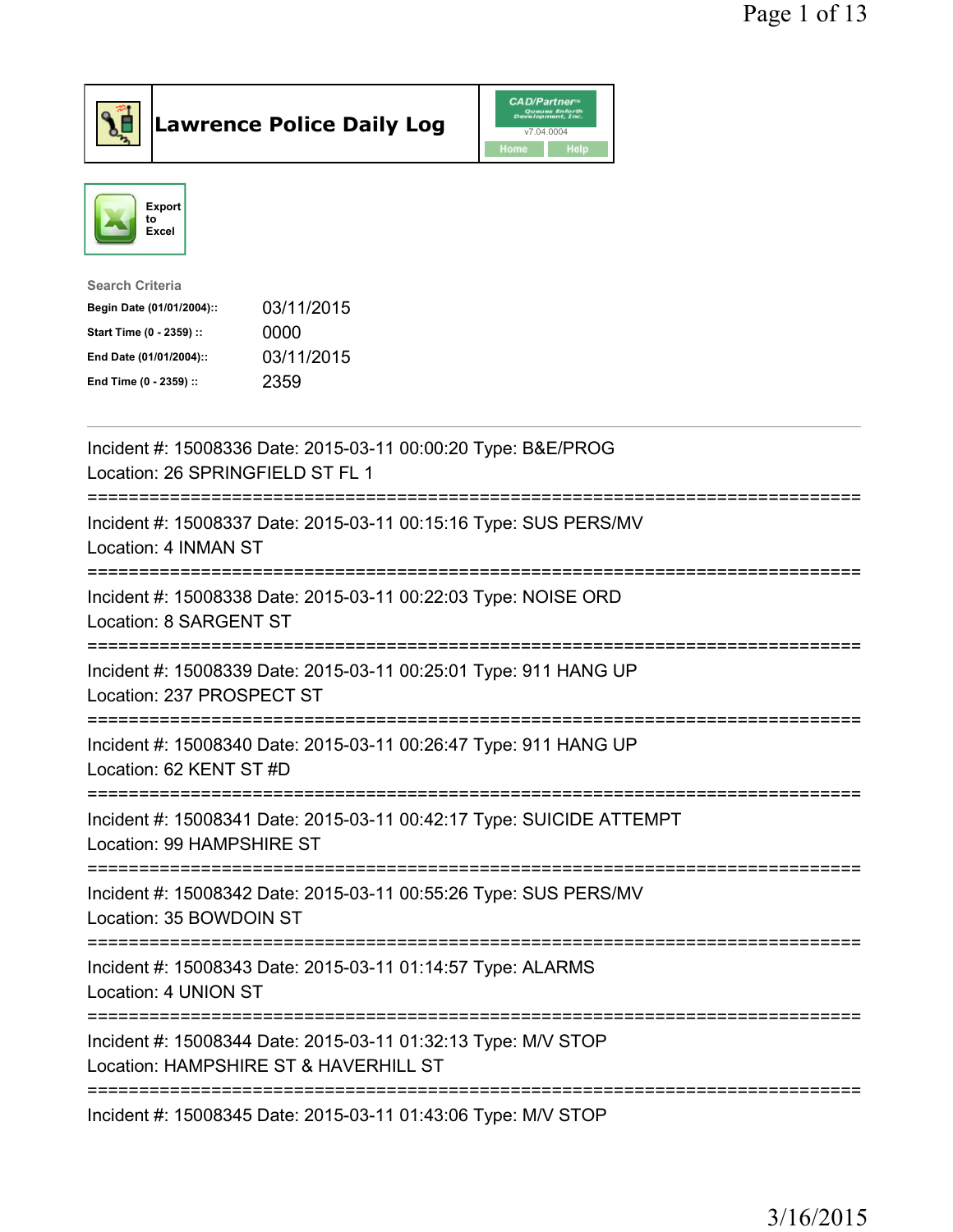Location: DAISY ST & HOLLY ST =========================================================================== Incident #: 15008346 Date: 2015-03-11 01:50:14 Type: M/V STOP Location: BROADWAY & HOLLY ST =========================================================================== Incident #: 15008347 Date: 2015-03-11 02:23:59 Type: M/V STOP Location: 76 WATER ST =========================================================================== Incident #: 15008348 Date: 2015-03-11 02:30:35 Type: SPECIAL CHECK Location: 562 HAVERHILL =========================================================================== Incident #: 15008349 Date: 2015-03-11 02:32:53 Type: M/V STOP Location: CONGRESS ST & MAGNOLIA ST =========================================================================== Incident #: 15008350 Date: 2015-03-11 02:34:16 Type: SUS PERS/MV Location: BUNKERHILL ST & LAWRENCE ST =========================================================================== Incident #: 15008351 Date: 2015-03-11 02:42:48 Type: TOW OF M/V Location: 10 E HAVERHILL ST =========================================================================== Incident #: 15008352 Date: 2015-03-11 03:38:28 Type: GENERAL SERV Location: 231 E HAVERHILL ST =========================================================================== Incident #: 15008353 Date: 2015-03-11 04:26:48 Type: ALARMS Location: HENNESSEY SCHOOL / 122 HANCOCK ST =========================================================================== Incident #: 15008354 Date: 2015-03-11 04:27:38 Type: RECOV/STOL/MV Location: 83 WEST ST =========================================================================== Incident #: 15008355 Date: 2015-03-11 05:37:07 Type: ALARMS Location: 599 CANAL ST =========================================================================== Incident #: 15008356 Date: 2015-03-11 05:38:08 Type: MV/BLOCKING Location: 8 INMAN ST =========================================================================== Incident #: 15008357 Date: 2015-03-11 06:41:46 Type: UNKNOWN PROB Location: ROCKWOOD LN =========================================================================== Incident #: 15008358 Date: 2015-03-11 06:44:33 Type: SUS PERS/MV Location: 294 AMES ST =========================================================================== Incident #: 15008359 Date: 2015-03-11 06:52:34 Type: SEARCHWARRANT Location: 454 RIVERSIDE DR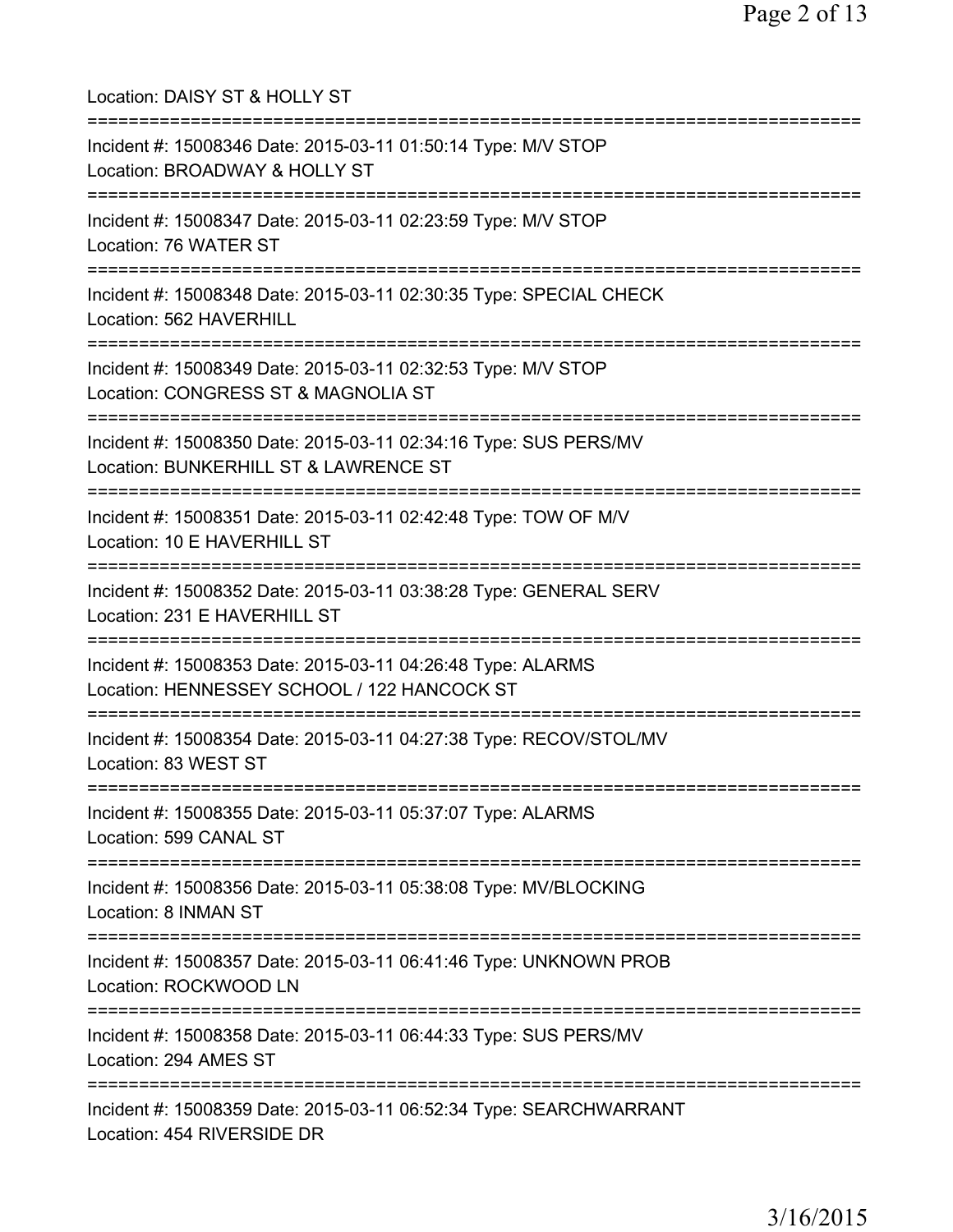| Incident #: 15008360 Date: 2015-03-11 07:01:13 Type: DISTURBANCE<br>Location: 55 OSGOOD ST                                                  |
|---------------------------------------------------------------------------------------------------------------------------------------------|
| Incident #: 15008361 Date: 2015-03-11 07:08:39 Type: AUTO ACC/NO PI<br>Location: 400 CANAL ST                                               |
| Incident #: 15008362 Date: 2015-03-11 07:12:30 Type: TRANSPORT<br>Location: 90 LOWELL ST                                                    |
| Incident #: 15008363 Date: 2015-03-11 07:12:58 Type: B&E/MV/PAST<br>Location: 20 KNOX ST                                                    |
| Incident #: 15008364 Date: 2015-03-11 07:17:00 Type: LARCENY/PAST<br>Location: 115 BERKELEY ST                                              |
| =====================================<br>Incident #: 15008365 Date: 2015-03-11 08:09:19 Type: TOW OF M/V<br><b>Location: 49 WARREN ST</b>   |
| =====================================<br>Incident #: 15008366 Date: 2015-03-11 08:10:44 Type: SUICIDE ATTEMPT<br>Location: 19 WINTER ST     |
| ==================================<br>Incident #: 15008367 Date: 2015-03-11 08:22:22 Type: DOMESTIC/PAST<br>Location: 169 HAVERHILL ST FL 3 |
| Incident #: 15008368 Date: 2015-03-11 08:29:12 Type: A&B PAST<br>Location: ARLINGTON SCHOOL / 150 ARLINGTON ST                              |
| Incident #: 15008369 Date: 2015-03-11 08:44:21 Type: LARCENY/PAST<br>Location: 576 HAVERHILL ST                                             |
| Incident #: 15008370 Date: 2015-03-11 08:58:44 Type: SUS PERS/MV<br>Location: 632 LOWELL ST                                                 |
| Incident #: 15008371 Date: 2015-03-11 09:01:32 Type: THREATS<br>Location: ARLINGTON SCHOOL / 150 ARLINGTON ST                               |
| Incident #: 15008372 Date: 2015-03-11 09:31:34 Type: SUS PERS/MV<br>Location: 10 WINSLOW PL                                                 |
| Incident #: 15008373 Date: 2015-03-11 09:49:48 Type: ALARMS<br>Location: 10 S BROADWAY                                                      |
|                                                                                                                                             |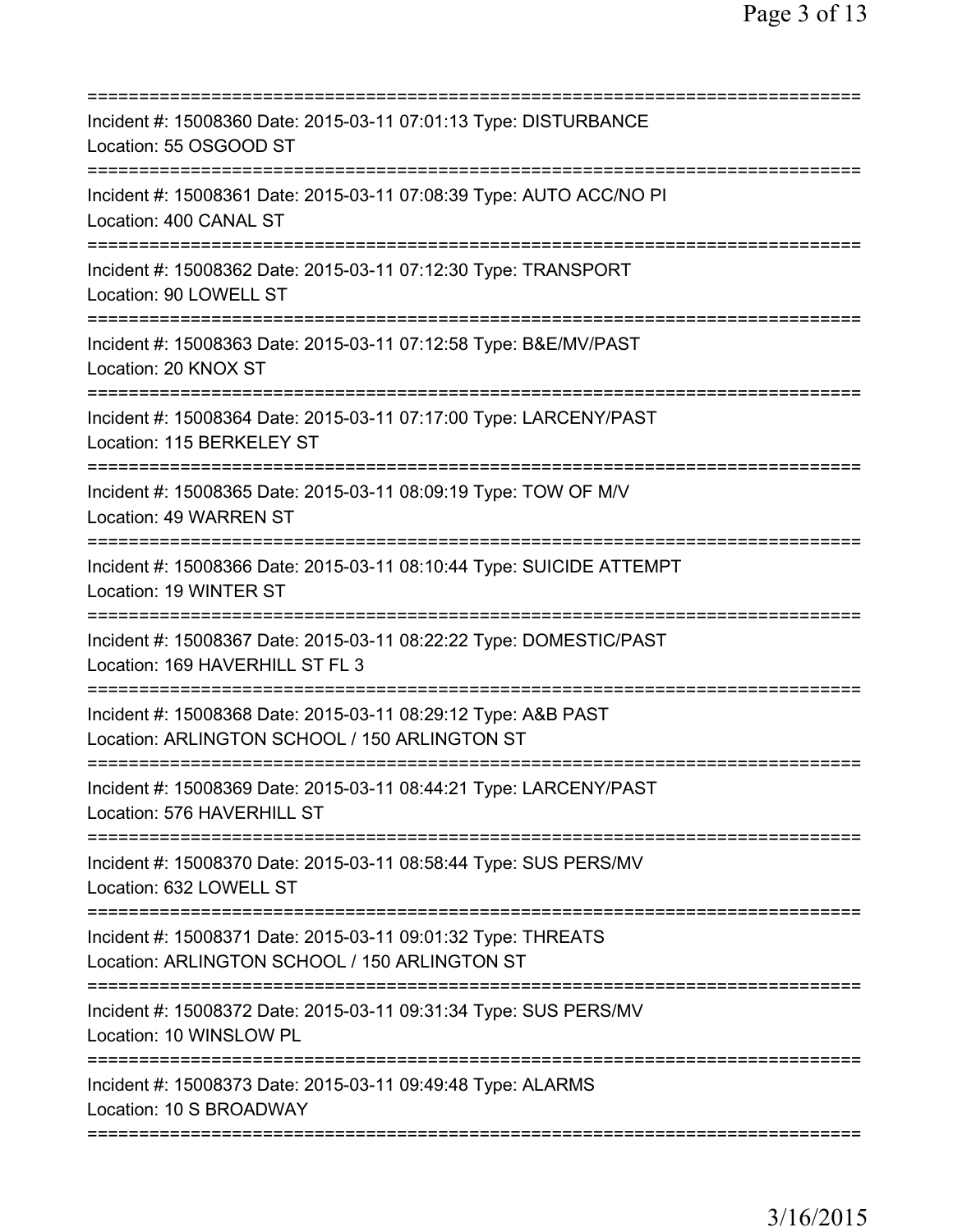Incident #: 15008374 Date: 2015-03-11 09:52:14 Type: INVEST CONT Location: SOUTH LAWRENCE EAST SCHOOL / 165 CRAWFORD ST =========================================================================== Incident #: 15008375 Date: 2015-03-11 10:04:03 Type: HIT & RUN M/V Location: MERRIMACK ST & S BROADWAY =========================================================================== Incident #: 15008376 Date: 2015-03-11 10:05:10 Type: MAL DAMAGE Location: 220 S BROADWAY =========================================================================== Incident #: 15008377 Date: 2015-03-11 10:05:50 Type: 209A/SERVE Location: 243 FERRY ST =========================================================================== Incident #: 15008378 Date: 2015-03-11 10:07:10 Type: ALARMS Location: 243 BROADWAY =========================================================================== Incident #: 15008379 Date: 2015-03-11 10:10:39 Type: ALARMS Location: 43 JACKSON CT =========================================================================== Incident #: 15008380 Date: 2015-03-11 10:20:09 Type: STOL/MV/PAS Location: 146 BAILEY ST =========================================================================== Incident #: 15008381 Date: 2015-03-11 10:24:38 Type: ANIMAL COMPL Location: 110 BERNARD AV =========================================================================== Incident #: 15008382 Date: 2015-03-11 10:26:55 Type: SUS PERS/MV Location: 50 BROADWAY =========================================================================== Incident #: 15008383 Date: 2015-03-11 10:38:54 Type: AUTO ACC/NO PI Location: 500 HAVERHILL ST =========================================================================== Incident #: 15008384 Date: 2015-03-11 10:46:55 Type: 209A/SERVE Location: 44 NEWBURY ST =========================================================================== Incident #: 15008385 Date: 2015-03-11 10:53:10 Type: 209A/SERVE Location: 22 BIRCH ST =========================================================================== Incident #: 15008386 Date: 2015-03-11 11:01:40 Type: THREATS Location: 41 MANCHESTER ST =========================================================================== Incident #: 15008387 Date: 2015-03-11 11:15:40 Type: MEDIC SUPPORT Location: 87 RAILROAD ST =========================================================================== Incident #: 15008388 Date: 2015-03-11 11:32:20 Type: ASSSIT OTHER PD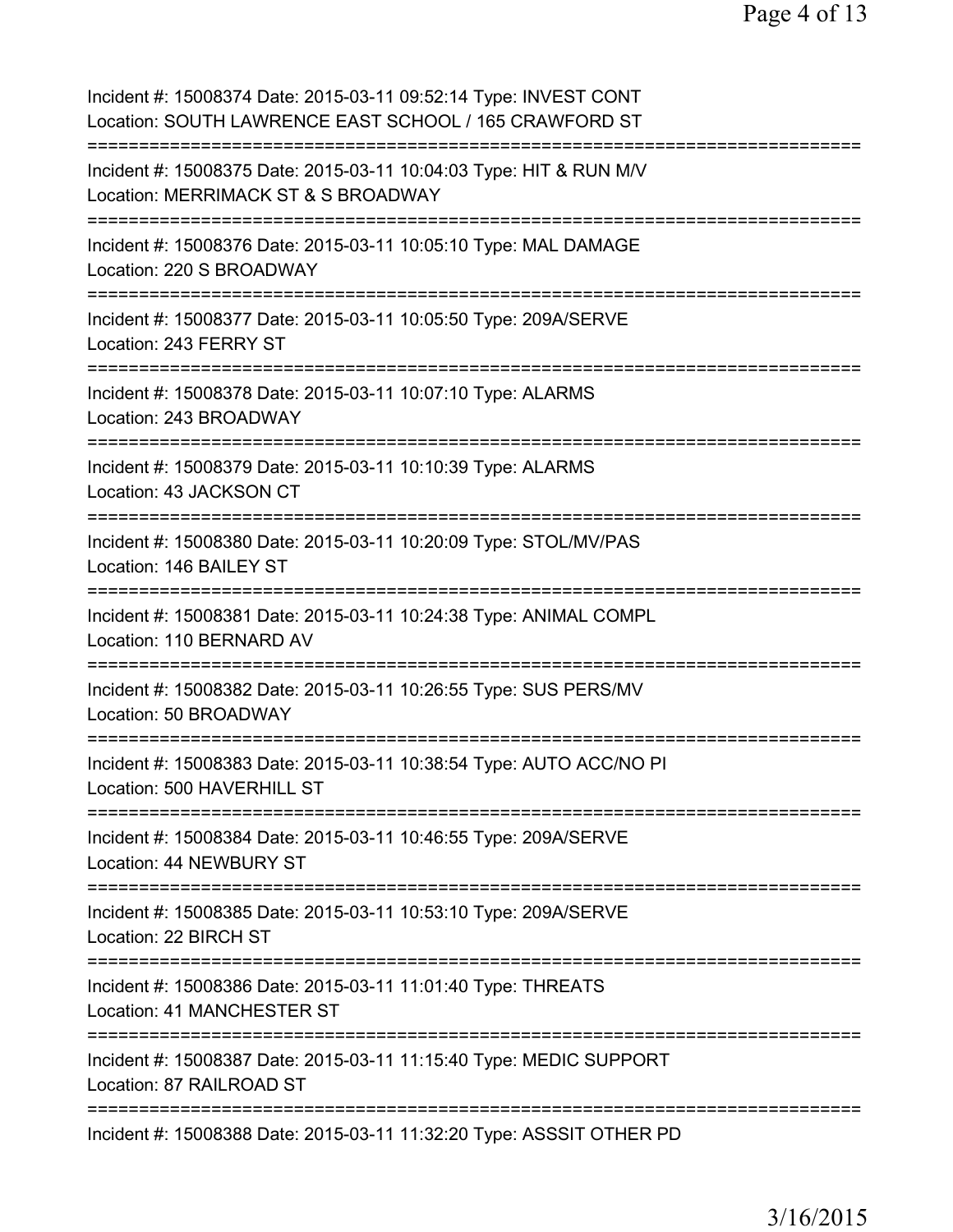Location: CHICKERING ST & PILGRIM RD =========================================================================== Incident #: 15008389 Date: 2015-03-11 11:58:51 Type: INVEST CONT Location: 90 LOWELL ST =========================================================================== Incident #: 15008390 Date: 2015-03-11 12:09:15 Type: MAN DOWN Location: 231 JACKSON ST =========================================================================== Incident #: 15008391 Date: 2015-03-11 12:15:03 Type: HIT & RUN M/V Location: ESSEX ST & MEDFORD ST =========================================================================== Incident #: 15008392 Date: 2015-03-11 12:37:32 Type: STOL/MV/PAS Location: 85 BRADFORD ST =========================================================================== Incident #: 15008393 Date: 2015-03-11 12:44:18 Type: M/V STOP Location: MERRIMACK ST & S UNION ST =========================================================================== Incident #: 15008395 Date: 2015-03-11 13:10:03 Type: M/V STOP Location: S UNION ST & SALEM ST =========================================================================== Incident #: 15008394 Date: 2015-03-11 13:12:31 Type: SUS PERS/MV Location: 231 E. HAVERHILL ST =========================================================================== Incident #: 15008396 Date: 2015-03-11 13:21:05 Type: ALARM/BURG Location: LAWRENCE HISPANIC CHURCH / 54 SALEM ST =========================================================================== Incident #: 15008397 Date: 2015-03-11 13:23:31 Type: 209A/SERVE Location: 107 ANDOVER ST =========================================================================== Incident #: 15008399 Date: 2015-03-11 13:35:31 Type: MV/BLOCKING Location: LYNN ST & S UNION ST =========================================================================== Incident #: 15008398 Date: 2015-03-11 13:35:39 Type: 209A/SERVE Location: 14 PACKARD ST =========================================================================== Incident #: 15008400 Date: 2015-03-11 13:41:04 Type: M/V STOP Location: CANAL ST & UNION ST =========================================================================== Incident #: 15008401 Date: 2015-03-11 13:41:04 Type: M/V STOP Location: CANAL ST & UNION ST =========================================================================== Incident #: 15008402 Date: 2015-03-11 13:59:54 Type: THREATS Location: 70 N PARISH RD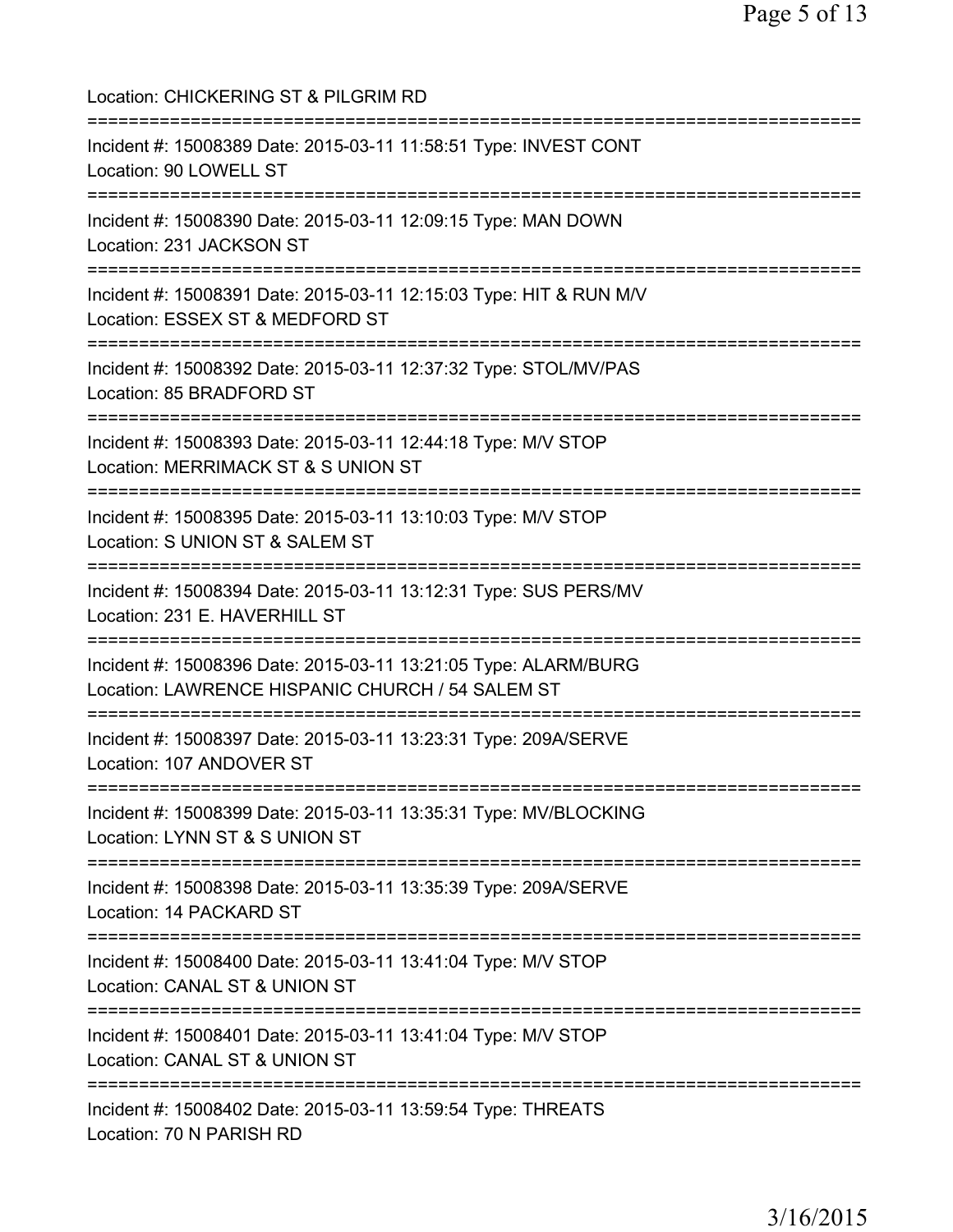| Incident #: 15008403 Date: 2015-03-11 14:07:13 Type: DOMESTIC/PROG<br>Location: 3 STATE ST                                        |
|-----------------------------------------------------------------------------------------------------------------------------------|
| Incident #: 15008404 Date: 2015-03-11 14:07:41 Type: AUTO ACC/NO PI<br>Location: WEATHERBEE SCHOOL / 75 NEWTON ST                 |
| Incident #: 15008405 Date: 2015-03-11 14:08:51 Type: MAL DAMAGE<br>Location: 20 KNOX ST                                           |
| Incident #: 15008406 Date: 2015-03-11 14:15:40 Type: ANIMAL COMPL<br>Location: 8 ROLLINS ST                                       |
| Incident #: 15008407 Date: 2015-03-11 14:27:07 Type: SUICIDE ATTEMPT<br>Location: 26 KINGSTON ST                                  |
| Incident #: 15008409 Date: 2015-03-11 14:31:36 Type: THREATS<br>Location: LAWRENCE GENERAL HOSPITAL / 1 GENERAL ST FL 4           |
| Incident #: 15008408 Date: 2015-03-11 14:31:36 Type: MISSING PERS<br>Location: 67 BROMFIELD ST FL 2<br>===========                |
| Incident #: 15008410 Date: 2015-03-11 14:36:49 Type: FIGHT<br>Location: 32 BRADFORD ST                                            |
| Incident #: 15008411 Date: 2015-03-11 14:45:30 Type: 911 HANG UP<br>Location: 130 AMESBURY ST                                     |
| Incident #: 15008412 Date: 2015-03-11 14:50:40 Type: B&E/PROG<br>Location: 27 YALE ST                                             |
| Incident #: 15008413 Date: 2015-03-11 15:01:48 Type: MEDIC SUPPORT<br>Location: 211 E HAVERHILL ST                                |
| Incident #: 15008414 Date: 2015-03-11 15:06:46 Type: WARRANT SERVE<br>Location: SOUTH LAWRENCE EAST SCHOOL / 165 CRAWFORD ST      |
| Incident #: 15008415 Date: 2015-03-11 15:15:18 Type: ASSSIT AMBULANC<br>Location: WOODMILL NURSING HOME / 800 ESSEX ST            |
| ================================<br>Incident #: 15008416 Date: 2015-03-11 15:25:21 Type: AUTO ACC/NO PI<br>Location: 60 ISLAND ST |
|                                                                                                                                   |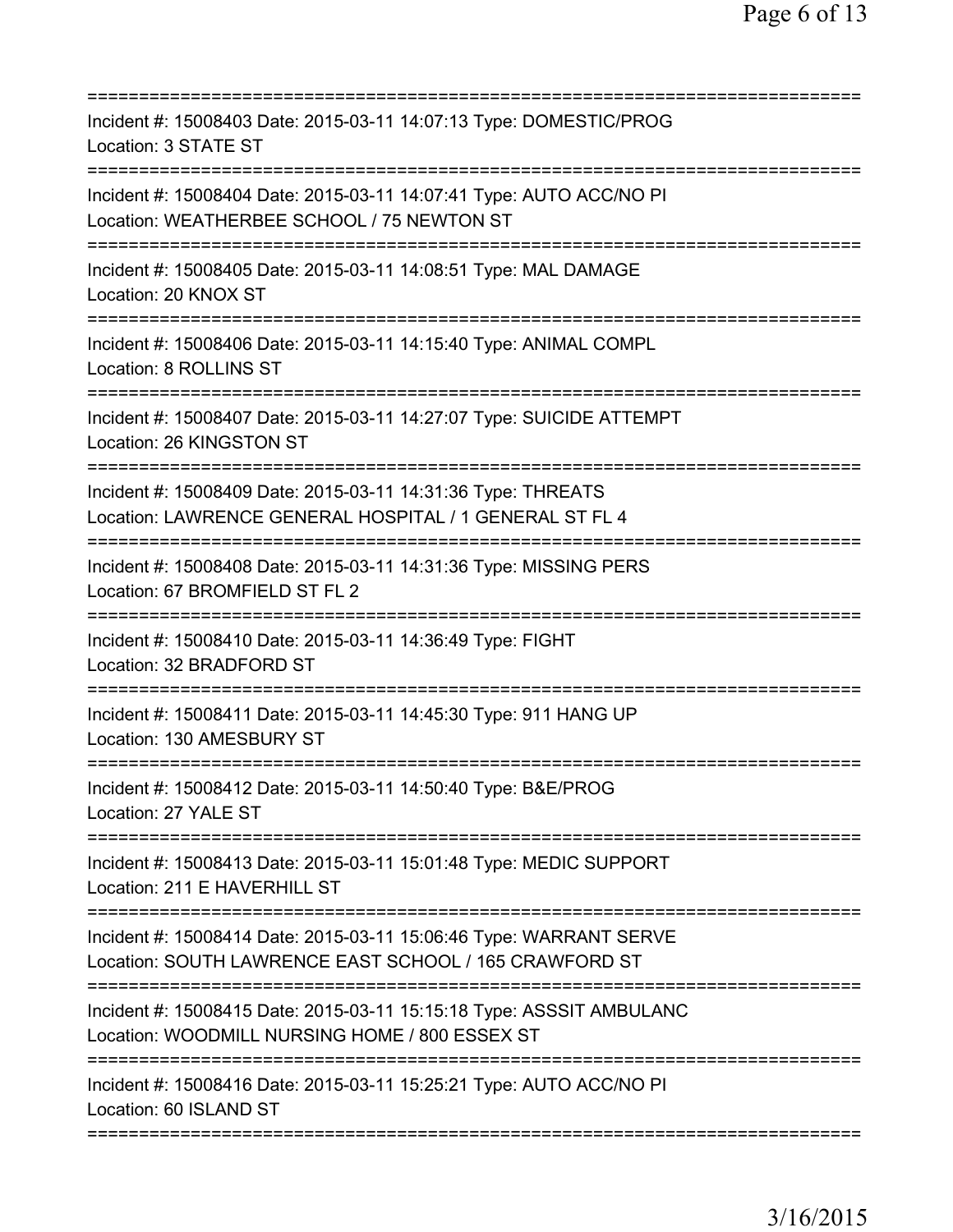| Incident #: 15008417 Date: 2015-03-11 15:28:38 Type: TOW OF M/V<br>Location: BROADWAY & CONCORD ST                                                 |
|----------------------------------------------------------------------------------------------------------------------------------------------------|
| Incident #: 15008418 Date: 2015-03-11 15:32:21 Type: RECOV/STOL/MV<br>Location: 157 ABBOTT ST                                                      |
| Incident #: 15008419 Date: 2015-03-11 15:53:42 Type: NOTIFICATION<br>Location: 236 LAWRENCE ST #2                                                  |
| Incident #: 15008420 Date: 2015-03-11 15:58:48 Type: M/V STOP<br>Location: ANDOVER ST & BROOKFIELD ST                                              |
| Incident #: 15008421 Date: 2015-03-11 16:00:31 Type: COURT DOC SERVE<br>Location: 66 FERRY ST                                                      |
| Incident #: 15008422 Date: 2015-03-11 16:03:54 Type: SUS PERS/MV<br>Location: 56 BROOKFIELD ST                                                     |
| ===================================<br>Incident #: 15008423 Date: 2015-03-11 16:13:03 Type: AUTO ACC/NO PI<br>Location: FOSTER ST & SPRINGFIELD ST |
| Incident #: 15008424 Date: 2015-03-11 16:19:38 Type: ANIMAL COMPL<br>Location: 10 DIAMOND ST #3                                                    |
| Incident #: 15008425 Date: 2015-03-11 16:31:00 Type: M/V STOP<br>Location: 34 S BROADWAY                                                           |
| Incident #: 15008426 Date: 2015-03-11 16:31:04 Type: TRESPASSING<br><b>Location: 51 LAWRENCE ST</b>                                                |
| Incident #: 15008427 Date: 2015-03-11 16:47:21 Type: SUS PERS/MV<br>Location: BOXFORD ST                                                           |
| Incident #: 15008428 Date: 2015-03-11 16:48:57 Type: SUS PERS/MV<br>Location: 3 DURHAM ST                                                          |
| Incident #: 15008429 Date: 2015-03-11 17:11:30 Type: M/V STOP<br>Location: CANAL ST & UNION ST                                                     |
| Incident #: 15008430 Date: 2015-03-11 17:16:14 Type: DOMESTIC/PROG<br>Location: EL PALLER / ESSEX ST                                               |
| Incident #: 15008431 Date: 2015-03-11 17:22:39 Type: SELECTIVE ENF                                                                                 |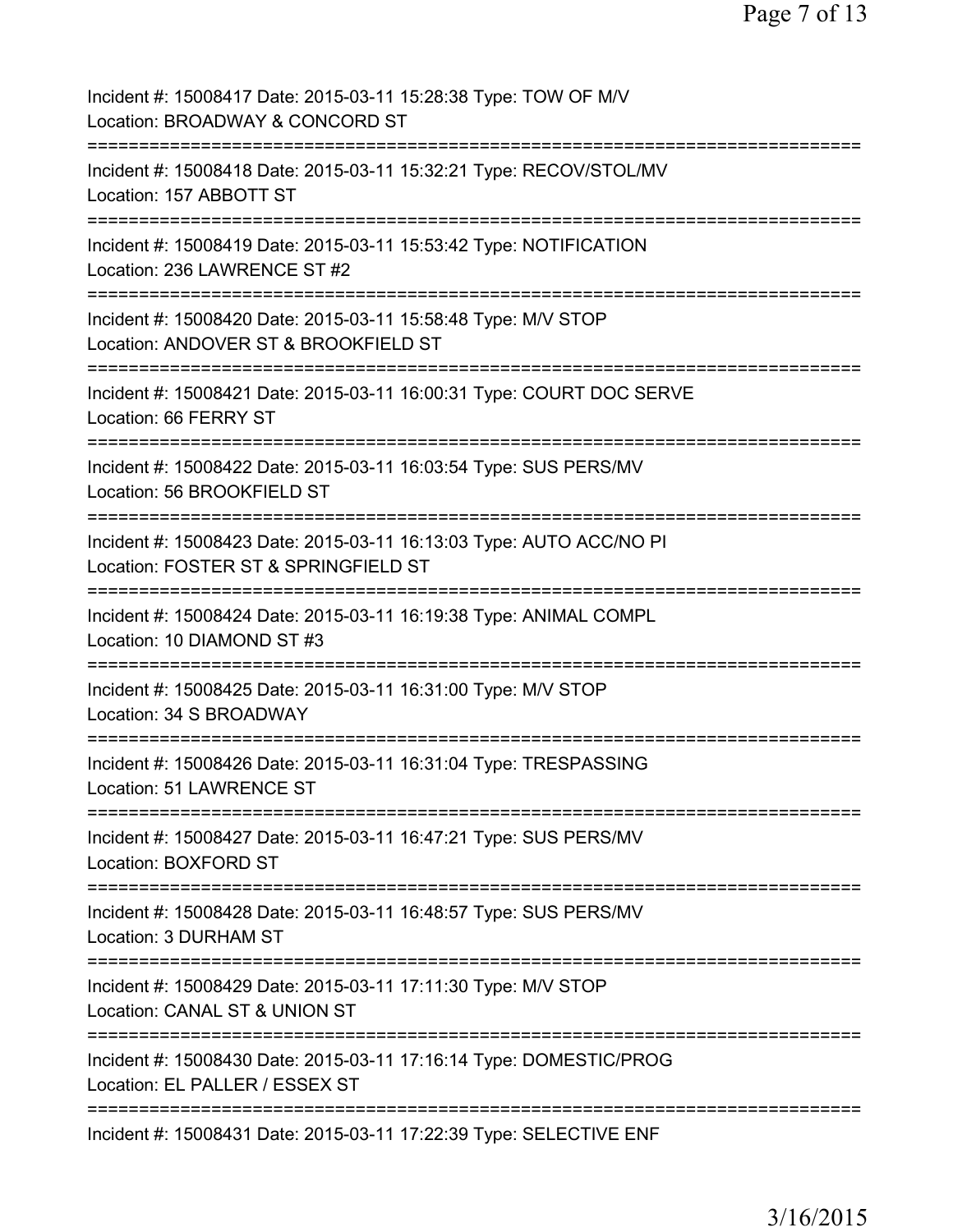| Location: BROADWAY & LOWELL ST<br>=====================================                                                                       |
|-----------------------------------------------------------------------------------------------------------------------------------------------|
| Incident #: 15008432 Date: 2015-03-11 17:23:24 Type: SELECTIVE ENF<br>Location: BROADWAY & LOWELL ST                                          |
| Incident #: 15008433 Date: 2015-03-11 17:29:15 Type: MAL DAMG PROG<br>Location: 25 TREMONT ST<br>==========================                   |
| Incident #: 15008434 Date: 2015-03-11 17:33:19 Type: SUS PERS/MV<br>Location: MYRTLE ST & ALMA<br>======================================      |
| Incident #: 15008435 Date: 2015-03-11 17:35:21 Type: MISSING PERS<br>Location: 15 UNION ST                                                    |
| Incident #: 15008437 Date: 2015-03-11 17:46:39 Type: NEIGHBOR PROB<br>Location: 77 EXETER ST FL 1                                             |
| Incident #: 15008436 Date: 2015-03-11 17:47:47 Type: LARCENY/PAST<br>Location: 54 NEWBURY ST #6                                               |
| Incident #: 15008438 Date: 2015-03-11 17:50:21 Type: M/V STOP<br>Location: HAVERHILL ST & JACKSON ST                                          |
| Incident #: 15008439 Date: 2015-03-11 17:50:42 Type: HIT & RUN M/V<br>Location: 567 HAVERHILL ST                                              |
| Incident #: 15008440 Date: 2015-03-11 18:01:18 Type: UNWANTEDGUEST<br>Location: 41 MANCHESTER ST                                              |
| :===========================<br>Incident #: 15008441 Date: 2015-03-11 18:36:59 Type: SUS PERS/MV<br>Location: SAM'S FOOD STORE / 389 BROADWAY |
| Incident #: 15008442 Date: 2015-03-11 18:42:33 Type: HIT & RUN M/V<br>Location: 201 WILLOW ST                                                 |
| Incident #: 15008443 Date: 2015-03-11 18:43:57 Type: M/V STOP<br>Location: ANDOVER ST & BEACON ST                                             |
| Incident #: 15008444 Date: 2015-03-11 18:44:44 Type: M/V STOP<br>Location: 7 BROADWAY                                                         |
| Incident #: 15008445 Date: 2015-03-11 18:45:56 Type: M/V STOP<br>Location: BROADWAY & LOWELL ST                                               |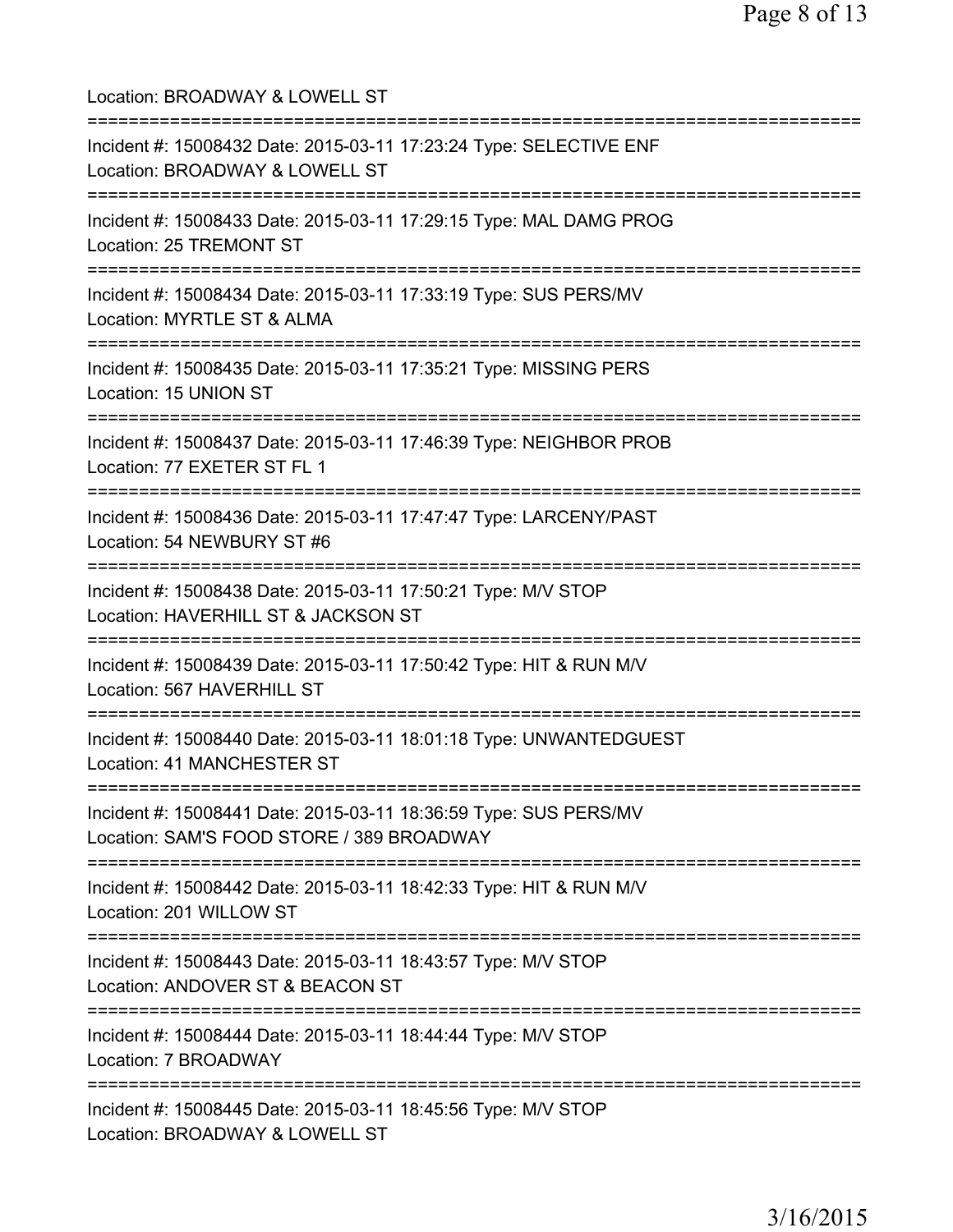| Incident #: 15008446 Date: 2015-03-11 18:46:46 Type: M/V STOP<br>Location: BROADWAY & LOWELL ST                                 |
|---------------------------------------------------------------------------------------------------------------------------------|
| Incident #: 15008447 Date: 2015-03-11 18:47:27 Type: M/V STOP<br>Location: BROADWAY & LOWELL ST                                 |
| Incident #: 15008448 Date: 2015-03-11 18:49:02 Type: M/V STOP<br>Location: BROADWAY & LOWELL ST                                 |
| Incident #: 15008449 Date: 2015-03-11 18:49:40 Type: M/V STOP<br>Location: BROADWAY & LOWELL ST                                 |
| ;========================<br>Incident #: 15008450 Date: 2015-03-11 18:50:33 Type: M/V STOP<br>Location: BROADWAY & LOWELL ST    |
| ========================<br>Incident #: 15008451 Date: 2015-03-11 18:51:35 Type: M/V STOP<br>Location: BROADWAY & LOWELL ST     |
| Incident #: 15008452 Date: 2015-03-11 18:52:27 Type: M/V STOP<br>Location: BROADWAY & LOWELL ST                                 |
| Incident #: 15008453 Date: 2015-03-11 18:53:17 Type: M/V STOP<br>Location: BROADWAY & LOWELL ST                                 |
| Incident #: 15008455 Date: 2015-03-11 18:53:51 Type: DOMESTIC/PAST<br>Location: 594 HOWARD ST                                   |
| Incident #: 15008454 Date: 2015-03-11 18:53:52 Type: M/V STOP<br>Location: BROADWAY & LOWELL ST                                 |
| ============================<br>Incident #: 15008456 Date: 2015-03-11 18:54:31 Type: M/V STOP<br>Location: BROADWAY & LOWELL ST |
| Incident #: 15008457 Date: 2015-03-11 18:55:34 Type: M/V STOP<br>Location: BROADWAY & LOWELL ST                                 |
| Incident #: 15008458 Date: 2015-03-11 18:55:38 Type: ALARM/BURG<br>Location: COMM DAY CARE / 7 BALLARD WY                       |
| Incident #: 15008459 Date: 2015-03-11 18:56:24 Type: M/V STOP<br>Location: BROADWAY & LOWELL ST                                 |
|                                                                                                                                 |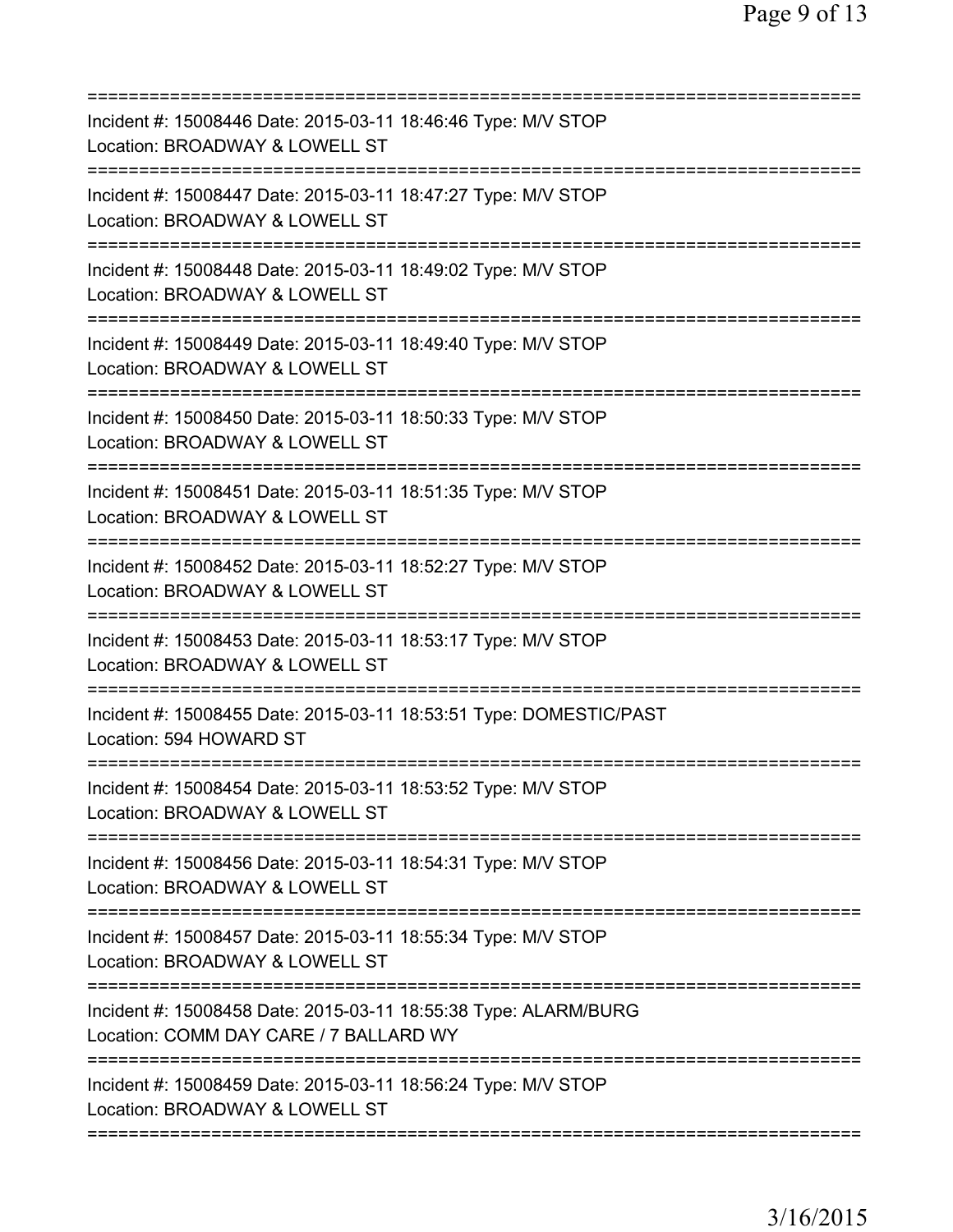| Incident #: 15008460 Date: 2015-03-11 18:57:45 Type: M/V STOP<br>Location: BROADWAY & LOWELL ST        |
|--------------------------------------------------------------------------------------------------------|
| Incident #: 15008461 Date: 2015-03-11 18:58:57 Type: M/V STOP<br>Location: BROADWAY & LOWELL ST        |
| Incident #: 15008462 Date: 2015-03-11 18:59:31 Type: SPECIAL CHECK<br>Location: NEWTON ST & SALEM ST   |
| Incident #: 15008463 Date: 2015-03-11 19:12:20 Type: ANIMAL COMPL<br>Location: 600 HAVERHILL ST        |
| Incident #: 15008464 Date: 2015-03-11 19:13:10 Type: M/V STOP<br>Location: WENDYS / 55 HAMPSHIRE ST    |
| Incident #: 15008465 Date: 2015-03-11 19:14:26 Type: M/V STOP<br>Location: CAMBRIDGE ST & WINTHROP AV  |
| Incident #: 15008466 Date: 2015-03-11 19:20:35 Type: HIT & RUN M/V<br>Location: 165 OLIVE AV           |
| Incident #: 15008467 Date: 2015-03-11 19:27:09 Type: TENANT PROB<br>Location: 58 WEARE ST              |
| Incident #: 15008468 Date: 2015-03-11 19:29:29 Type: M/V STOP<br>Location: CAMBRIDGE ST & S UNION ST   |
| Incident #: 15008469 Date: 2015-03-11 19:43:01 Type: M/V STOP<br>Location: DORCHESTER ST & WINTHROP AV |
| Incident #: 15008470 Date: 2015-03-11 19:54:40 Type: M/V STOP<br>Location: DURSO AV & WINTHROP AV      |
| Incident #: 15008471 Date: 2015-03-11 20:07:48 Type: M/V STOP<br>Location: 134 SALEM ST                |
| Incident #: 15008472 Date: 2015-03-11 20:16:51 Type: M/V STOP<br>Location: FLORAL ST & LOWELL ST       |
| Incident #: 15008473 Date: 2015-03-11 20:16:59 Type: M/V STOP<br>Location: CAMBRIDGE ST & WINTHROP AV  |
| Incident #: 15008474 Date: 2015-03-11 20:21:32 Type: DISTURBANCE                                       |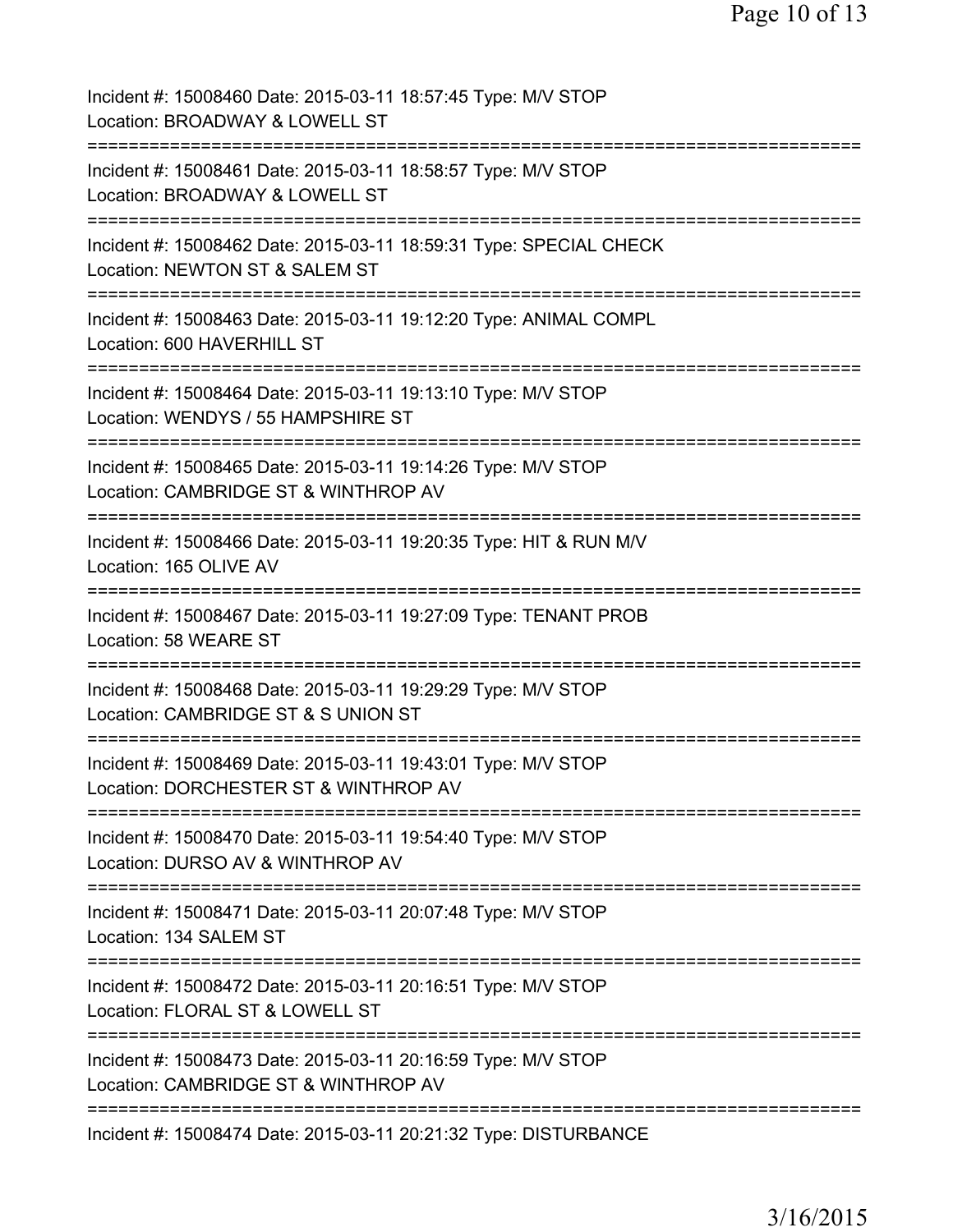| Location: WENDYS / WINTHROP AV<br>====================================                                                                                      |
|-------------------------------------------------------------------------------------------------------------------------------------------------------------|
| Incident #: 15008475 Date: 2015-03-11 20:34:55 Type: MEDIC SUPPORT<br>Location: 57 JACKSON ST                                                               |
| Incident #: 15008476 Date: 2015-03-11 20:39:20 Type: M/V STOP<br>Location: FRONT ST & S BROADWAY<br>=========================                               |
| Incident #: 15008477 Date: 2015-03-11 20:43:50 Type: MISSING PERS<br>Location: 109 GARDEN ST #3A<br>._____________________                                  |
| Incident #: 15008478 Date: 2015-03-11 20:49:26 Type: M/V STOP<br>Location: MARKET ST & PARKER ST                                                            |
| ============================<br>Incident #: 15008479 Date: 2015-03-11 20:49:31 Type: ALARM/BURG<br>Location: DUNKIN DONUTS / 225 ESSEX ST                   |
| Incident #: 15008480 Date: 2015-03-11 21:05:48 Type: SUS PERS/MV<br>Location: 22 DEWEY ST                                                                   |
| Incident #: 15008481 Date: 2015-03-11 21:08:46 Type: DISTURBANCE<br>Location: 69 CENTRE ST                                                                  |
| Incident #: 15008482 Date: 2015-03-11 21:15:19 Type: SUS PERS/MV<br>Location: HAFFNER'S GAS STATION / 69 PARKER ST<br>===================================== |
| Incident #: 15008483 Date: 2015-03-11 21:19:39 Type: DOMESTIC/PROG<br>Location: 71 CENTRE ST FL 1                                                           |
| Incident #: 15008484 Date: 2015-03-11 21:22:03 Type: DISTURBANCE<br>Location: 13 WOODLAND ST                                                                |
| Incident #: 15008486 Date: 2015-03-11 21:39:37 Type: M/V STOP<br>Location: ANDOVER ST & PARKER ST                                                           |
| Incident #: 15008485 Date: 2015-03-11 21:39:50 Type: M/V STOP<br>Location: JAMAICA ST & S UNION ST                                                          |
| ========================<br>Incident #: 15008487 Date: 2015-03-11 21:51:06 Type: M/V STOP<br>Location: FALMOUTH ST & S UNION ST                             |
| Incident #: 15008488 Date: 2015-03-11 21:58:17 Type: M/V STOP<br>Location: HAVERHILL ST & MORTON ST                                                         |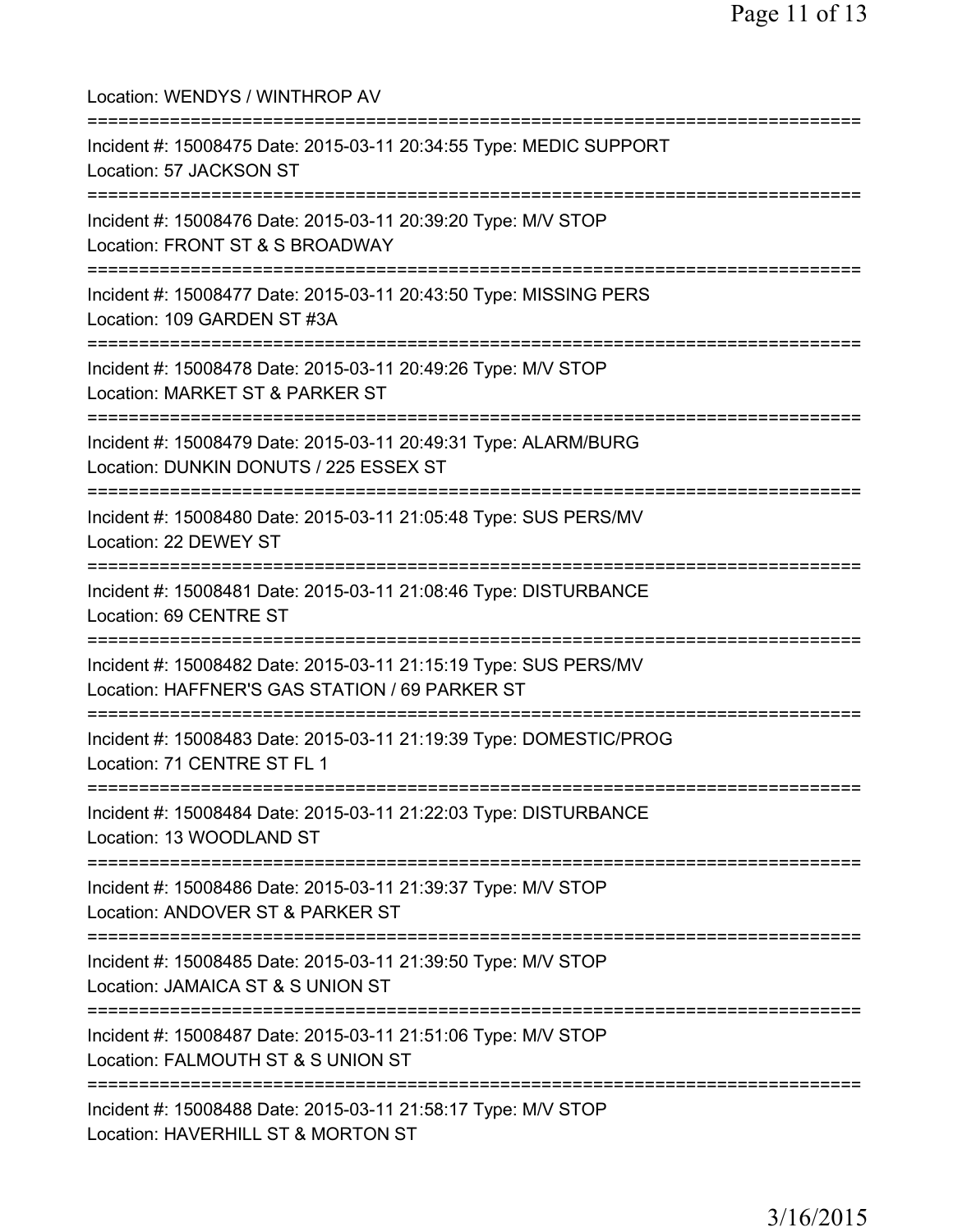| Incident #: 15008489 Date: 2015-03-11 21:58:51 Type: DISTURBANCE<br>Location: CANAL ST & JACKSON ST                                             |
|-------------------------------------------------------------------------------------------------------------------------------------------------|
| Incident #: 15008490 Date: 2015-03-11 22:06:37 Type: AUTO ACC/NO PI<br>Location: S BROADWAY & WEARE ST                                          |
| Incident #: 15008491 Date: 2015-03-11 22:13:26 Type: M/V STOP<br>Location: 7 FARLEY ST                                                          |
| Incident #: 15008492 Date: 2015-03-11 22:18:34 Type: M/V STOP<br>Location: BROADWAY & COMMON ST                                                 |
| Incident #: 15008493 Date: 2015-03-11 22:21:15 Type: M/V STOP<br>Location: 700 ESSEX ST                                                         |
| ====================================<br>Incident #: 15008494 Date: 2015-03-11 22:27:42 Type: MEDIC SUPPORT<br>Location: AMESBURY ST & COMMON ST |
| Incident #: 15008495 Date: 2015-03-11 22:29:21 Type: SUICIDE ATTEMPT<br>Location: 45 RAILROAD ST                                                |
| Incident #: 15008496 Date: 2015-03-11 22:33:15 Type: SUS PERS/MV<br>Location: S BROADWAY & SHATTUCK ST                                          |
| Incident #: 15008497 Date: 2015-03-11 22:40:31 Type: M/V STOP<br>Location: HAVERHILL ST & LAWRENCE ST                                           |
| Incident #: 15008498 Date: 2015-03-11 22:42:24 Type: DISTURBANCE<br>Location: 37 ALDER ST                                                       |
| Incident #: 15008499 Date: 2015-03-11 22:45:05 Type: M/V STOP<br>Location: 241 S UNION ST                                                       |
| Incident #: 15008500 Date: 2015-03-11 22:59:14 Type: M/V STOP<br>Location: AMESBURY ST & COMMON ST                                              |
| Incident #: 15008501 Date: 2015-03-11 23:02:30 Type: M/V STOP<br>Location: ANDOVER ST & BROOKFIELD ST                                           |
| Incident #: 15008502 Date: 2015-03-11 23:05:57 Type: MV/BLOCKING<br>Location: 172 JACKSON ST                                                    |
|                                                                                                                                                 |